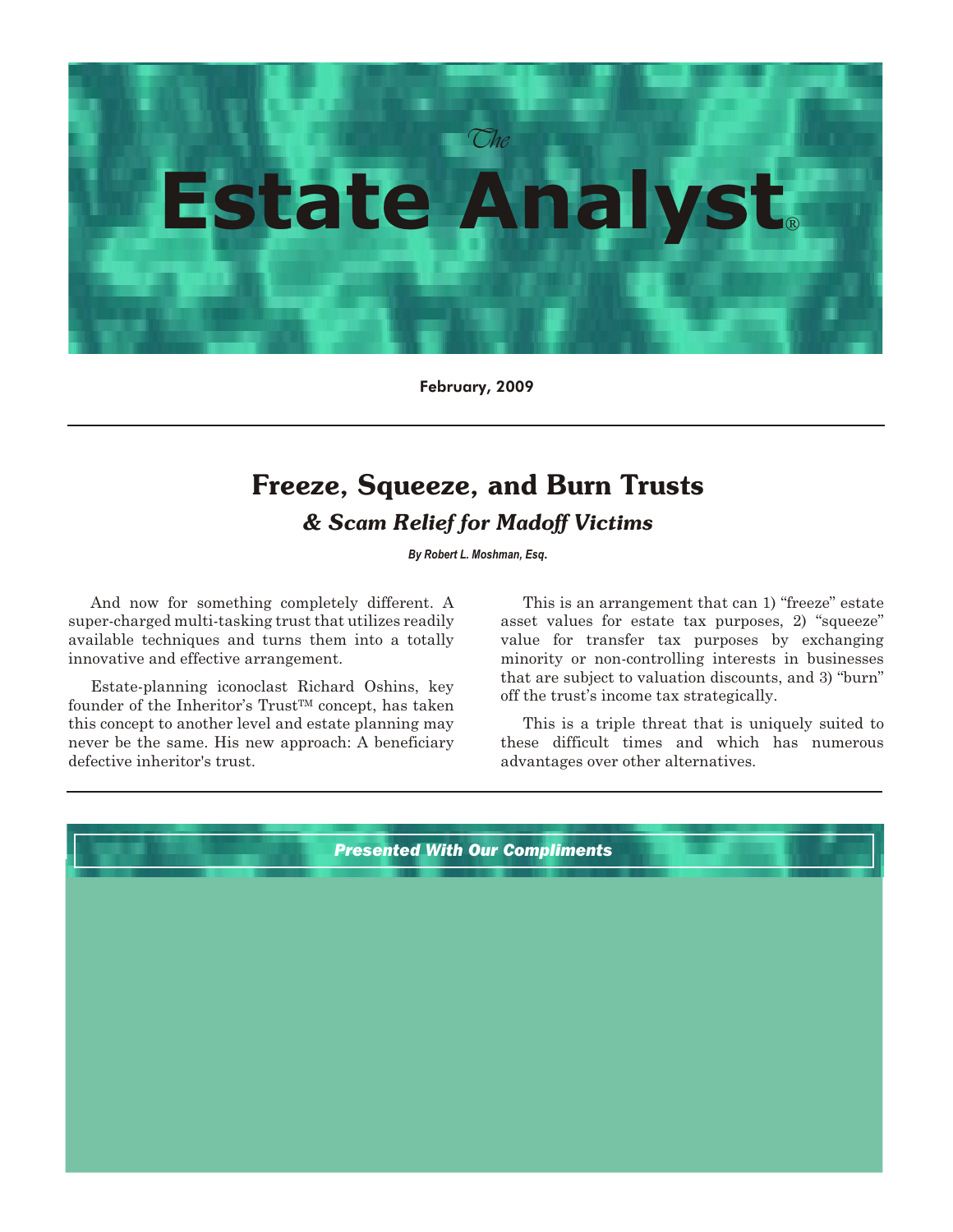# *Perfect Timing For Trusts*

Why utilize a trust now? If estates have already taken a huge hit and lost value, wouldn't a secure trust arriving after the fact be like…locking the barn after the horse is gone?

No! The most critical priority for estate planners is not simply about transfer taxation at death; it is about survival. Preserving what is left of estates from creditors, bankruptcy, divorce, and wasteful spending is the primary mission for all estates. It is particularly imperative to safeguard critical assets (e.g., businesses, income-producing real estate, intellectual property) as an engine of wealth for future generations.

And these dismal economic conditions are actually helpful for intra-family asset transfers in various contexts:

- **Depressed Values:** For estates that have been beaten up, thrown down, chewed up and spit out here is one silver lining: Assets can be transferred to a trust or a family member at the current low value and future appreciation can apply outside of the grantor's estate.
- **Low Interest Rates:** If an intra family sale with a loan or mortgage is involved, an extraordinarily low interest rate can be justified without being considered a net gift.
- **Low Capital Gains:** There is a top rate of 15% for long-term capital gains. With the application of the alternate minimum tax (AMT) the effective rate for those in higher income tax brackets may be more like 20%. Nevertheless, a transaction incurring modest capital gains now at current tax rates may be preferable to a) a transaction in the future with higher capital gains, or b) waiting many years in hope of having a stepped up basis apply at death.

### *Oshins' Omelette*

In his estate-planning laboratory in Nevada, renowned attorney Richard Oshins has been perfecting an ensemble of techniques. The chassis for this vehicle is the Inheritor's TrustTM, which he

launched in a series of articles in 2003: Oshins and Ice, *The Inheritor's TrustTM: The Art of Properly Inheriting Property*, 30 Estate Planning (WG&L) 9, p. 419 (Sept., 2003) and *The Inheritor's TrustTM: Preserves Wealth as Well as Flexibility*, 30 Estate Planning 9, p. 475 (Oct., 2003).

We first covered the new concept in, *New Strategies, 2004*, The Estate Analyst (March, 2004), and then returned for a more in depth look in, *Spotlight on the Inheritor's TrustTM* (August, 2005).

The Inheritor's Trust<sup>TM</sup> added an extra dimension to dynasty trusts by moving the starting point for planning to the previous generation, i.e., to assets that have not yet been inherited. Intercepting a gift or an inheritance and directing it into a separate trust before the assets can be received by the client's estate has impressive advantages.

The funds are directed in anticipation of what the client would have done. The client exercises great influence over the funds under the terms of the trust. Yet the assets, having never belonged outright to the client, avoid exposure to debts and liabilities. Consider the other benefits:

- Even if the inherited assets are relatively small, they can have a major role if they remain in a separate trust that can continue for many years and remain out of the reach of creditors.
- Having a separate pool of assets to use as "seed money" in several contexts. Wealth-earning opportunities can be shifted to the trust at their inception so that future earnings are kept out of the client's estate.
- A separately funded trust can also purchase life insurance, the benefits of which will not be included in the client's gross estate.
- The Inheritor's Trust<sup>™</sup> can become the  $1\%$ general partner of an FLP. A relatively small amount of assets is needed, and if the funds are derived from a separate source, i.e., anyone other than the client, the trust will retain the controlling interest. The client could retain control over the FLP in a fiduciary capacity on behalf of the trust, yet his estate would only possess non-controlling interests in the FLP.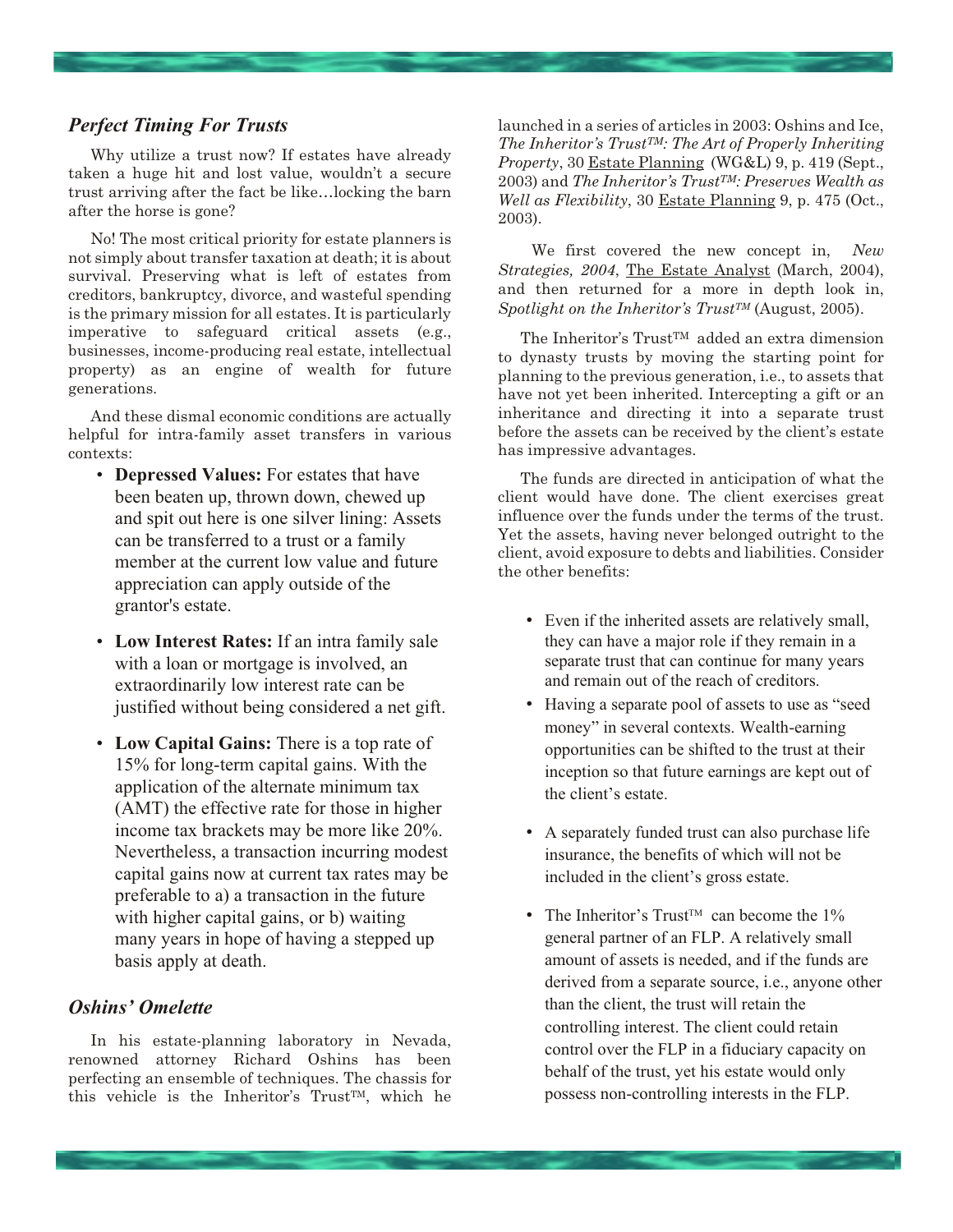### *A New Twist: BDITs*

A beneficiary defective inheritor's trust© is an ingenious evolution of the inheritor's trust concept. It not only steps back a generation and has the client's parent setting up a trust, but then enables the client's assets to be inserted into that trust. The client sells business or investment assets to the parent's trust and takes back an installment note. To further legitimize the transaction, another party, such as the client's spouse, can guarantee the note.

The trust is drafted so as to treat the beneficiary (the client) as the owner of the trust for tax purposes, i.e., defective beneficiary status for income tax purposes but not for estate tax or creditor purposes. This can be accomplished in various ways. One approach is by providing the beneficiary with *Crummey-*style withdrawal powers under IRC §678(a). By the same token, the BDIT should avoid making the settlor the owner of life insurance or settlor's spouse but can buy it on the client.

The net result is not a self-settled trust of the client that creditors and the IRS may scrutinize but an effective trust of the parent. Assets previously held by the client are now protected in the trust thanks to a bona fide transaction. See, Oshins, Alexander, and Simmons, *The Defective Beneficiary Inheritor's Trust: Finessing the Pipe Dream,* CCH (2008).

# *A Solid Premise*

The net tax results of a BDIT are impressive. Assets are transferred to the BDIT at depressed values providing a freeze on transfer tax exposures by keeping future appreciation out of the client's estate along with those assets that the parent used to fund the trust initially. It is a slightly "leaky freeze" in that the asset sold to the trust is providing income or interest (at current low rates) to the client.

However, this is a "beneficiary defective" arrangement in that income is taxed to the client (as beneficiary of the trust) so there is a "burn" of the income rather than having the client's estate (and transfer tax exposure) keep growing.

So what's the catch? Is this arrangement going to withstand scrutiny by the IRS? Will it be too costly to set up and administer? Will it be embraced by practitioners over some of the alternatives?

Estate planning arrangements are slow to develop and catch on but there is good reason to think the BDIT will be widely embraced.

# *BDIT vs. IDGT*

The BDIT concept is not really that alien. In fact, it resembles the intentionally defective grantor trust (IDGT) which is recognized as an effective estate planning and asset protection arrangement. Let's have an acronym showdown.

Both the BDIT and the IDGT are sophisticated plans involving the benefits of trusts. Both are excellent right now while values and interest rates are low because the gifted assets or assets exchanged for a promissory note can be expected to appreciate more significantly in the future.

Both the BDIT and the IDGT can be used to "freeze, squeeze and burn" to some extent. The purpose of a beneficiary defective arrangement for a BDIT or a grantor defective arrangement for a IDGT have the same end result of income from trust assets being taxed in the client's estate, further reducing that estate for future transfer tax purposes and not taxing future generations.

Both techniques can be used to transfer business assets and both can utilize sales of discountable assets to avoid exceeding gift tax exemption limits. Both can involve an FLP and the transfer of limited partnership assets to the trust with a discounted valuation (i.e., the "squeeze" component).

The biggest difference is that the BDIT involves an inheritor's trust that is created by a third party so that the client becomes a beneficiary and trustee of the trust rather than a grantor. This means greater control and use of the trust assets for the client than with a traditional IDGT, where the client cannot be the beneficiary.

With that premise, the client (i.e., the beneficiary of the trust), can even have power to modify the trust in the future. The client can not only be the trustee but can have broad powers of appointment to rewrite key provisions of the trust to adapt to changed circumstances. An irrevocable grantor trust that provides the grantor with too much power risks having the entire trust invalidated.

### *Your Questions?*

This article about the BDIT has only scratched the surface and sets the stage for an interview that will take place with attorney Richard Oshins later in the year. Your questions and comments would be greatly appreciated. Please direct questions about the new defective beneficiary inheritor's trust to the Editor at: *bmoshman@optonline.net.*